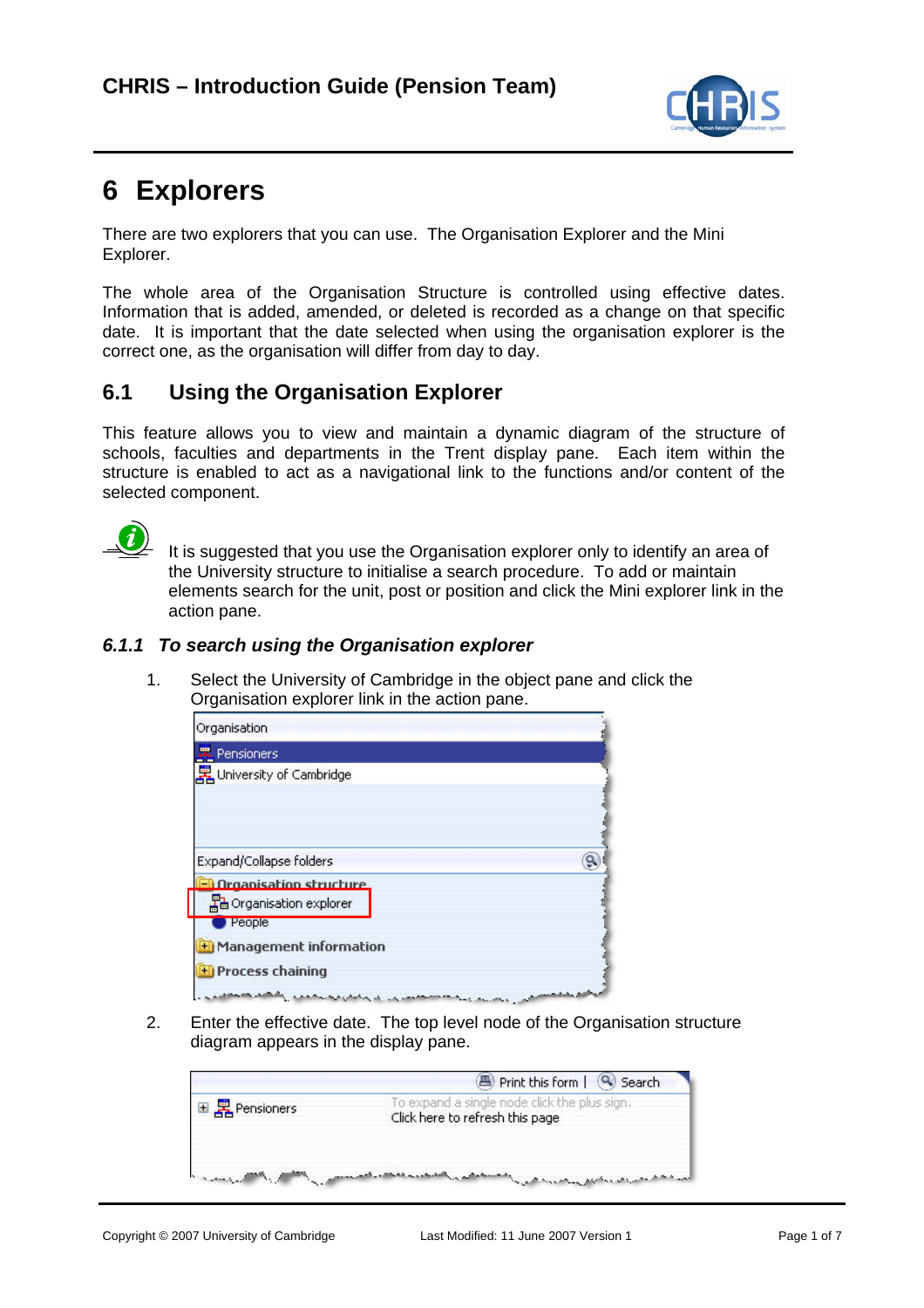

- 3. Click the Search  $\heartsuit$  button in the display header toolbar. Trent opens the sliding search pane to the right of the display area.
- 4. Enter the required search item in the text field provided and click  $\bigcirc$ . Trent displays all the matching items in the search pane.
- 5. Select the required item from the search result. Trent expands the Organisation explorer to reveal the location of the selected item.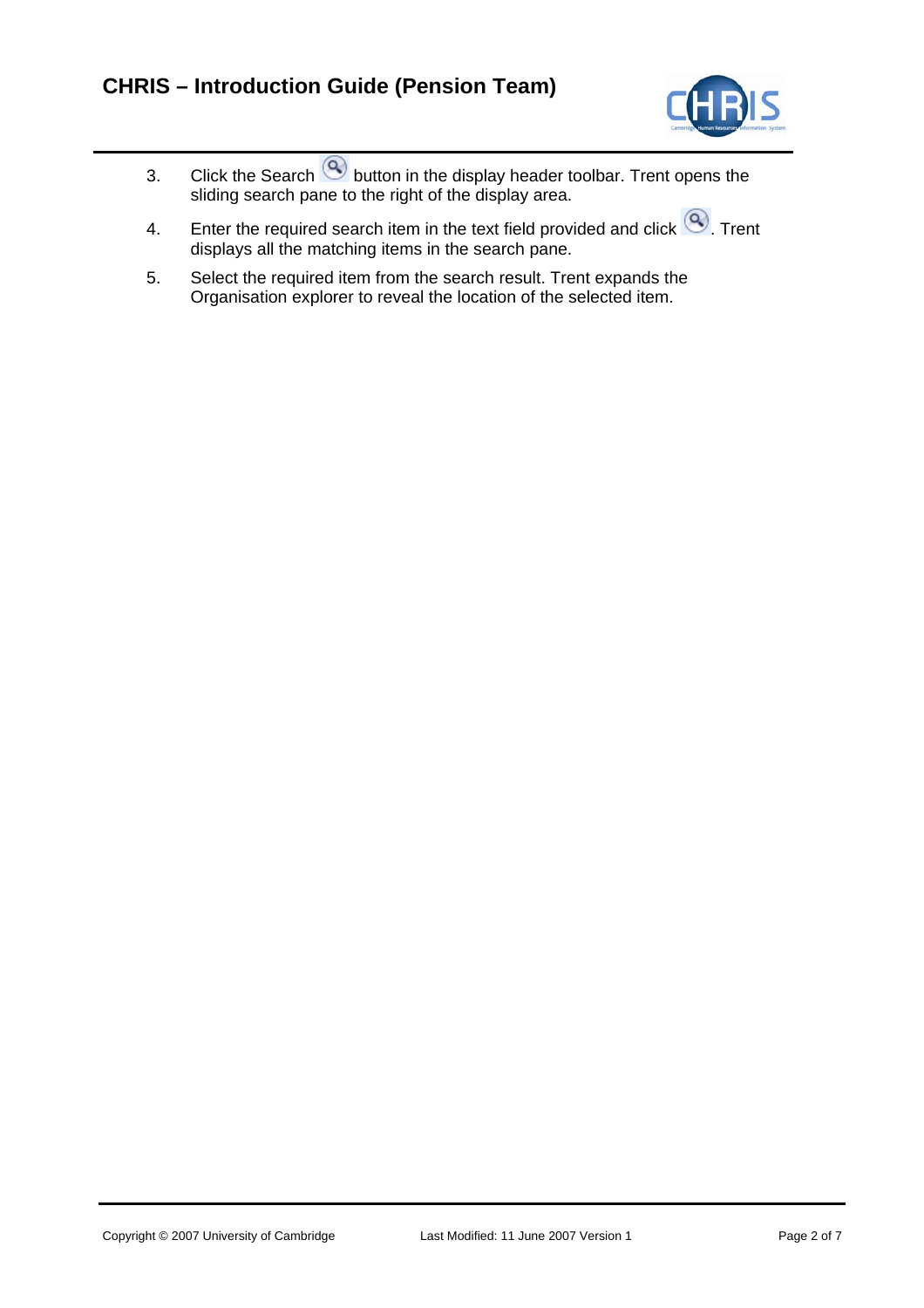

## **6.2 Organisation Structure**

Trent's organisation structure is made up of Units, Posts, Positions and Contracts.

#### **Organisation Structure**

異

 The organisation structure is the set of interconnected parts that represent the University of Cambridge as a whole. We have 2 separate organisations: University of Cambridge and Pensioners.

Most departmental users will only see the University of Cambridge organisation.

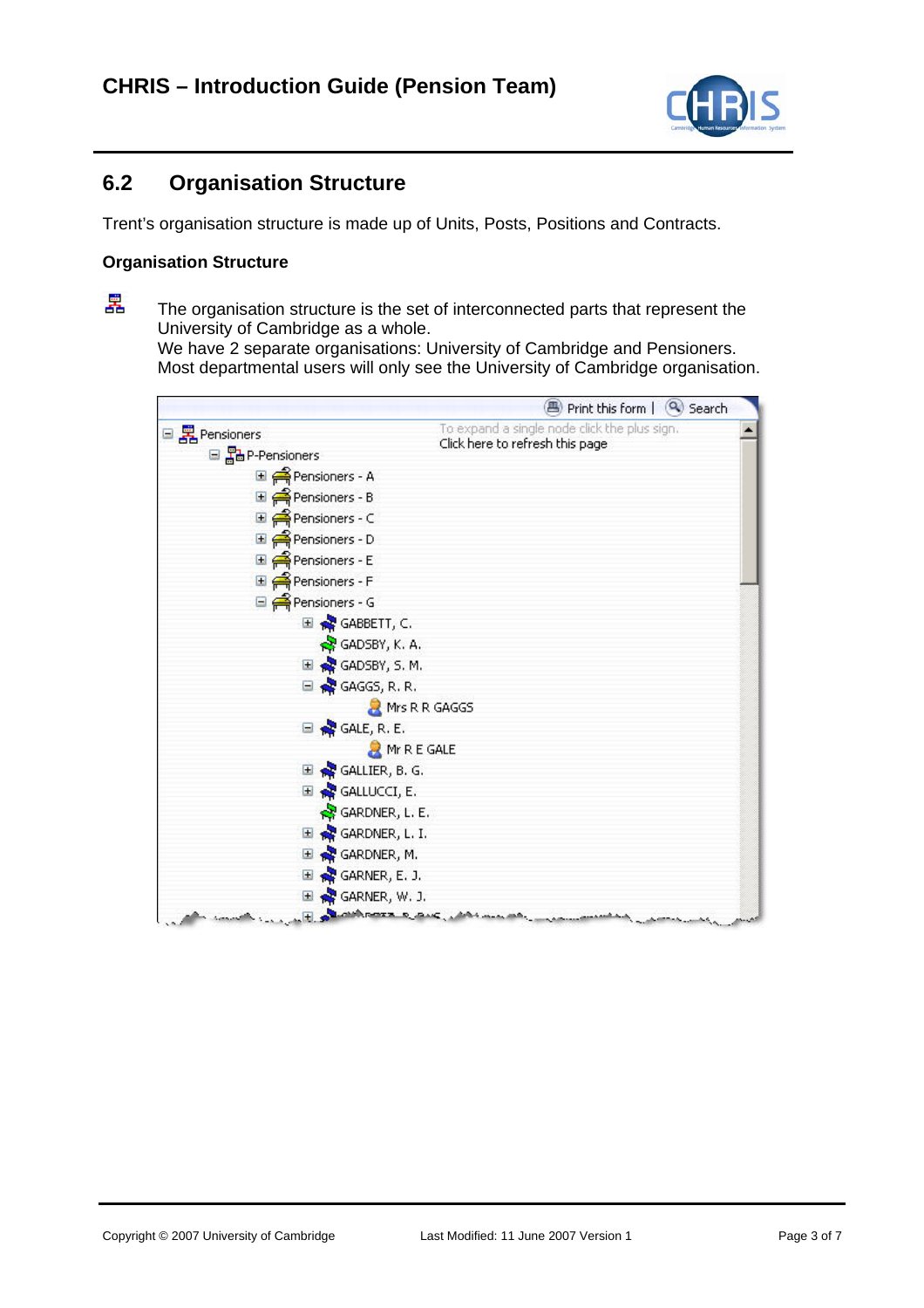

### **Unit**

 $\frac{1}{4}$  A unit is an organisation structure component that is made up of subordinate components including other units and posts. For example P-Pensioners and T-Pensioners are a classed as units and contain the relevant people.



When viewing the structure in the organisation explorer, the appearance of a plus icon  $\mathbb{E}$   $\mathbb{E}$  next to any element indicates hidden items below the level displayed.

Clicking the plus icon will expand the diagram to display the subordinate components. When the selected node is fully expanded, the plus icon  $\mathbb E$  changes to a minus icon  $\mathbb E$ 

Clicking the minus  $\blacksquare$  icon condenses the node again.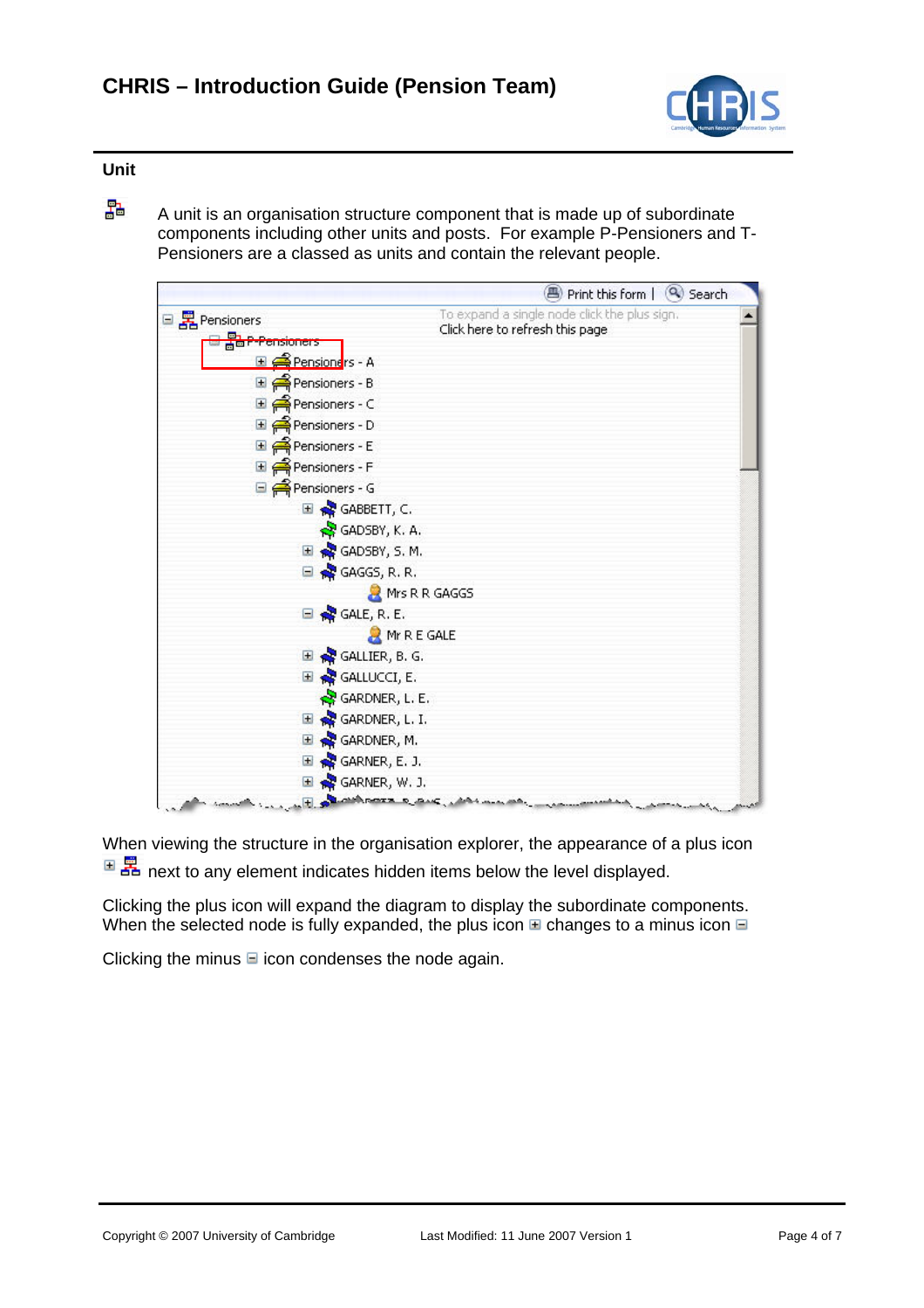

## **Post**

**A** Within Cambridge we have allocated different pensioner groups to posts. A Post is an intermediate component in the organisation structure. A post always belongs to a superior organisation unit, e.g. P-Pensioner or T-Pensioner. If a person is to occupy a post it is always by means of an intermediate 'position'.

Within the Pensioners organisation we have split the pensioners into post groups according to the initial letter of their surname.

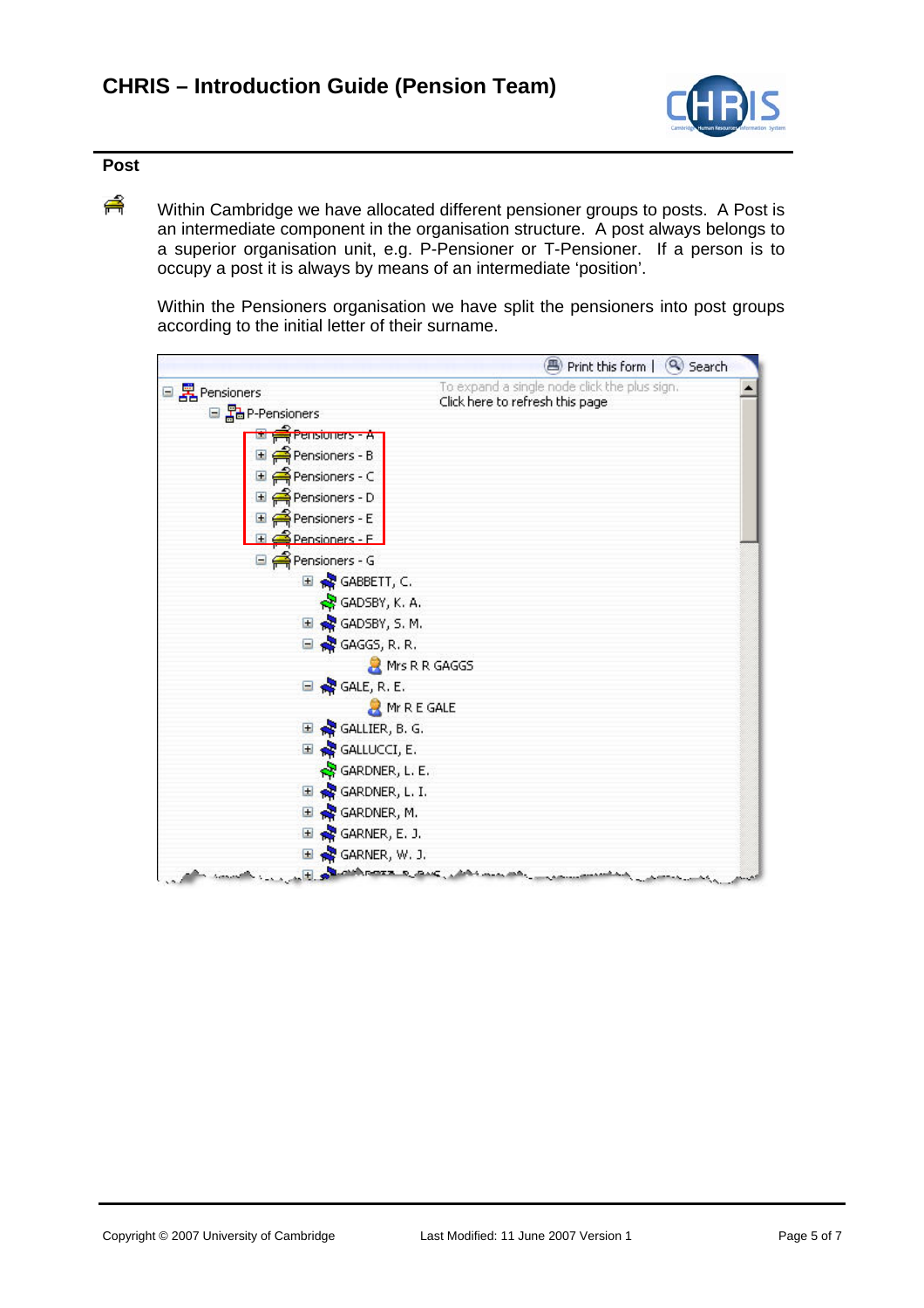

#### **Position**

 A position is a location in the Organisation in which a person can be placed. In the Pensioners organisation, a position will be created for each pensioner using their name as the position title.



÷

 If the chair icon is green it indicates that the position is vacant and as yet unoccupied.

If the chair icon is red it indicates that the position is vacant and has a recruitment requisition attached to it. This is not relevant for the Pensioners organisation.